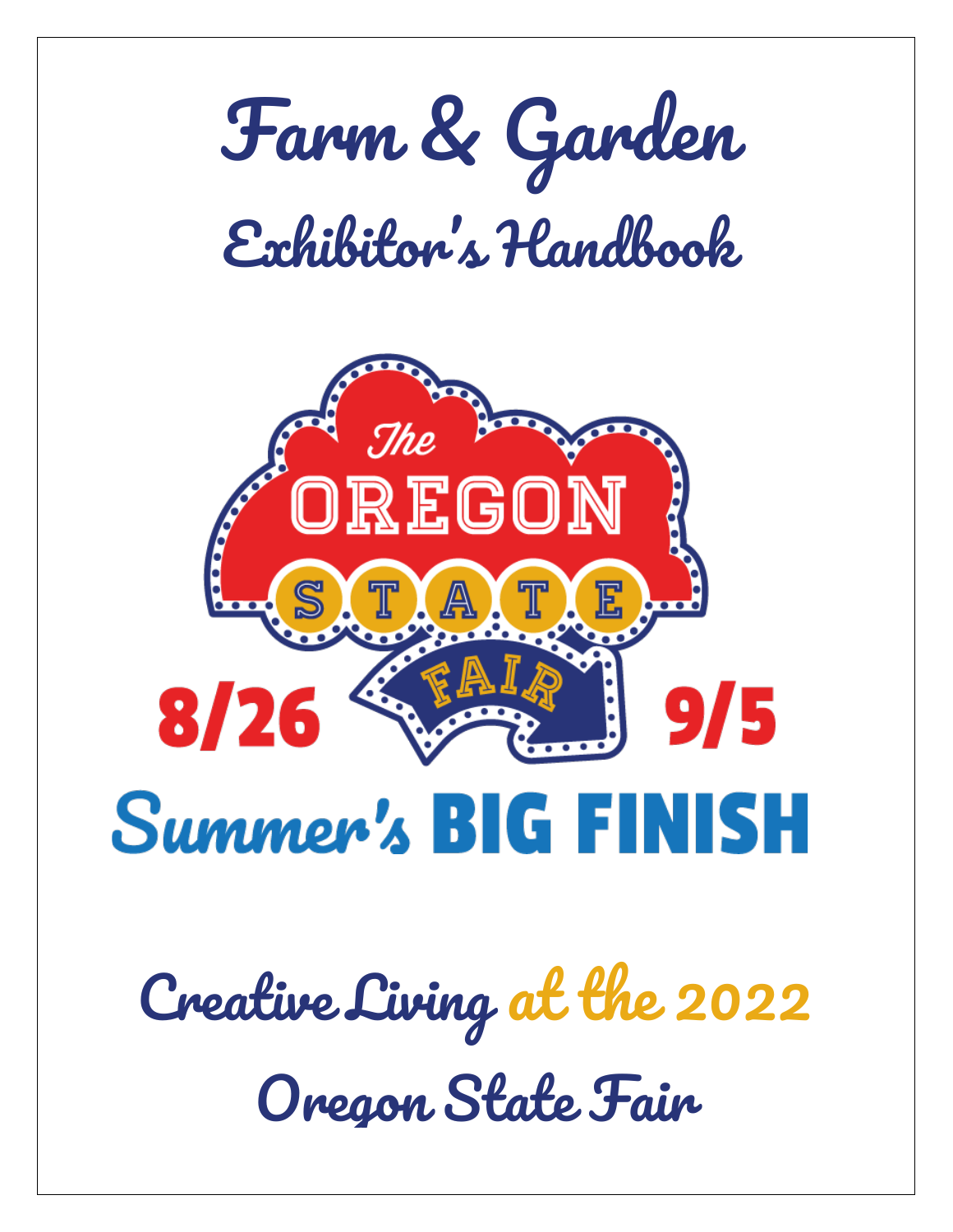# FARM & GARDEN

# **IMPORTANT DATES ENTRY AND RELEASE SCHEDULE**

**Farm and Garden Online Entry Deadline for All Fair and First Show Divisions:** 10 pm, Monday, August 22

**Second Show Online Entry Deadline:** 10 pm, Monday, August 29

**Deliver Entries - All Fair and First Show**: Wednesday, August 24, 2 pm to 7 pm

**Second Show:** Wednesday, Aug. 31, 7:30 am to 8:30 am

Enter through Green Gate on 17<sup>th</sup> Street and follow signs to Floral Building.

Bring a copy of your online registration receipt (see instructions this page).

#### **Pick up entries:**

Tuesday, September 6, 2 pm to 7 pm Wednesday, September 7, 10 am to 2 pm

By submitting an entry into the Fair, exhibitors agree to abide by all rules, regulations and entry requirements of the Fair and of the department(s) to which they are submitting entries.

**It is important that exhibitors read and be familiar with the General Rules as well as the Competition Rules in this Handbook.**

# **ONLINE REGISTRATION AND ENTRY INSTRUCTIONS**

#### **ONLINE ENTRY OPENS JUNE 15, 2022**

Read the complete rules, division descriptions and entry information in this Handbook **BEFORE** going to online Registration

**1.** Then go **[http://oregon.fairwire.com](http://oregon.fairwire.com/)**

- **2.** Click **Register** or **Sign In** (for return visits).
	- Register using your First and Last Name and create a password (write password down).
	- Fill in requested information, including email address. Click **Continue**.
	- Select **Department** ex.: Farm and Garden
	- **•** Select a **Division** ex.: Fruit, 1<sup>st</sup> Show Div. 213
	- Select a **Class** ex.: Class 2131, Apples
	- **For "All Fair" Divisions** select the **Division** and then the **Class** ex.: Div. 206 Scarecrow; Class 2061, Individual

When all your information is complete, click **Add Entry to Cart** and follow instructions to check out. (NOTE: If you think you may want to modify your entries, you may save your current session and check out at a later session.) Be sure **to Check Out before the closing date listed for your classes; entries are not submitted to the Fair office until the check-out process is complete.**

- **3.** Fill in "**yes**" at the statement to agree to all the terms and conditions of entry as defined in this Handbook.
- **4.** Click **Submit**.
- **5.** Please print and bring a copy of your detailed online entry receipt **with your entries** when you bring them to the Fair.

Contact us with any questions, below.

### **Oregon State Fair Creative Living Office**

**971-701-6571 or email** [creativeliving@oregonstatefair.org](mailto:creativeliving@oregonstatefair.org)

[www.oregonstatefair.org](http://www.oregonstatefair.org/)

**Follow us on Facebook, Instagram and Pinterest!**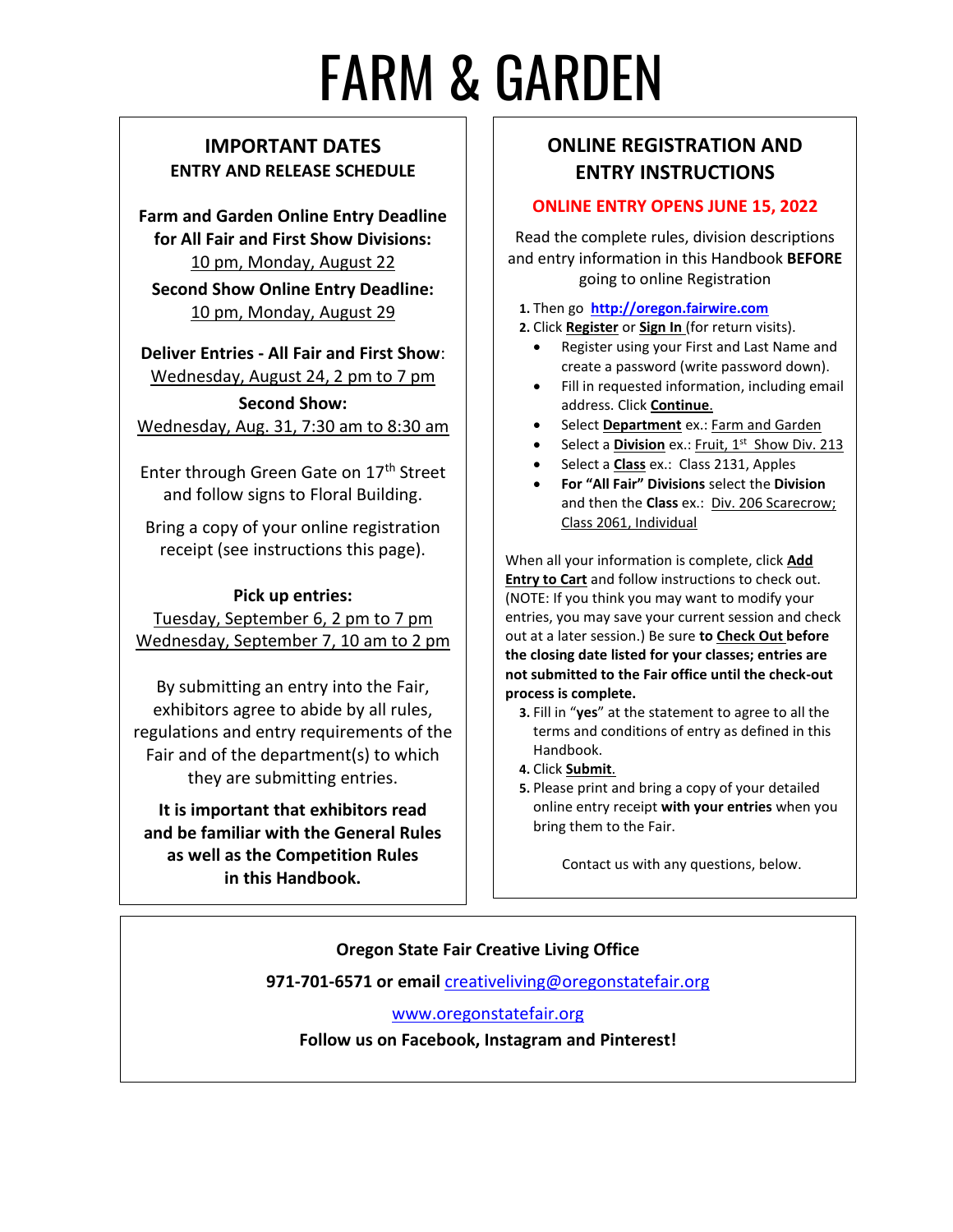# GENERAL RULES

- **1.** Oregon State Fair (OSF) competitions are open to residents of Oregon only. Entries do not need to be entered or have won at a county fair to be eligible for any competition.
- **2.** All articles must be the handiwork of the exhibitor and not been previously exhibited at the Oregon State Fair.
- **3.** Online entries must be submitted by the date indicated within each Department Handbook. Paper applications will not be accepted. Information must be accurate and complete. Walk-in entries may be accepted during intake days on a limited basis.
- **4.** Entries must be delivered and removed only during the scheduled times. Any exception shall be at the discretion of OSF staff.
- **5.** Entries will receive a claim check upon delivery. Exhibitor must present claim check or valid Oregon ID when picking up entries.
- **6.** Some competitions require an entry fee. See specific departments for fee and processing information.
- **7.** OSF staff or a judge may disqualify or transfer any exhibit which is not a true representation of the class in which it is entered or if rules are not followed.
- **8.** Judging is closed to the public unless otherwise noted. Every reasonable effort is made to secure highly qualified judges with expertise in their field.
- **9.** Entries by OSF staff and judges are prohibited in the department in which they are working. They may enter other departments.
- **10.** Volunteers submitting an entry in the department where they are working may not be present during judging.
- **11.** Ribbons and/or prizes will be awarded as warranted. All judges' results are final. Results cannot be provided over the phone but will be posted online when available. (www.oregonstatefair.org)
- **12.** Protests may be submitted to the Creative Living office accompanied by a deposit of \$25 which will be forfeited if the protest is not sustained. Protests must plainly state the cause of the complaint or appeal and submitted within 24 hours of the action.
- **13.** Ribbons and scorecards (as available) are provided with return of entries after Fair. See specific departments for return days.
- **14.** OSF is authorized to use any and all photographs, video and or digital images related to the entry for promotional purposes.
- **15.** Exhibitors shall indemnify OSF from and against all claims for damage to persons or property caused by them or their exhibits.
- **16.** OSF will take reasonable precautions to ensure safety of exhibits while on the fairgrounds, but will not be responsible for loss, damage, theft or injury of any kind to exhibits or exhibitors, unless the loss or damage is due to the negligence of OSF staff and volunteers.
- **17.** Exhibitors found in violation of rules, or to be in practices unethical or adverse to OSF, shall be penalized by forfeiture of awards and/or privileges, and removed from the exhibit.
- **18.** Items not picked up by final return days of each department are forfeited by exhibitor.

The Oregon State Fair reserves the final and absolute right to interpret any and all terms, conditions, rules and regulations contained in any and all parts of Department Handbooks and to settle and determine all matters, questions or differences in regard thereto, or otherwise arising out of, connected with or incidental to the Oregon State Fair. OSF further reserves the right to determine unforeseen matters not covered by General or Competition Rules, and to withdraw award offerings in all Competitions should any emergency exist and circumstances demand.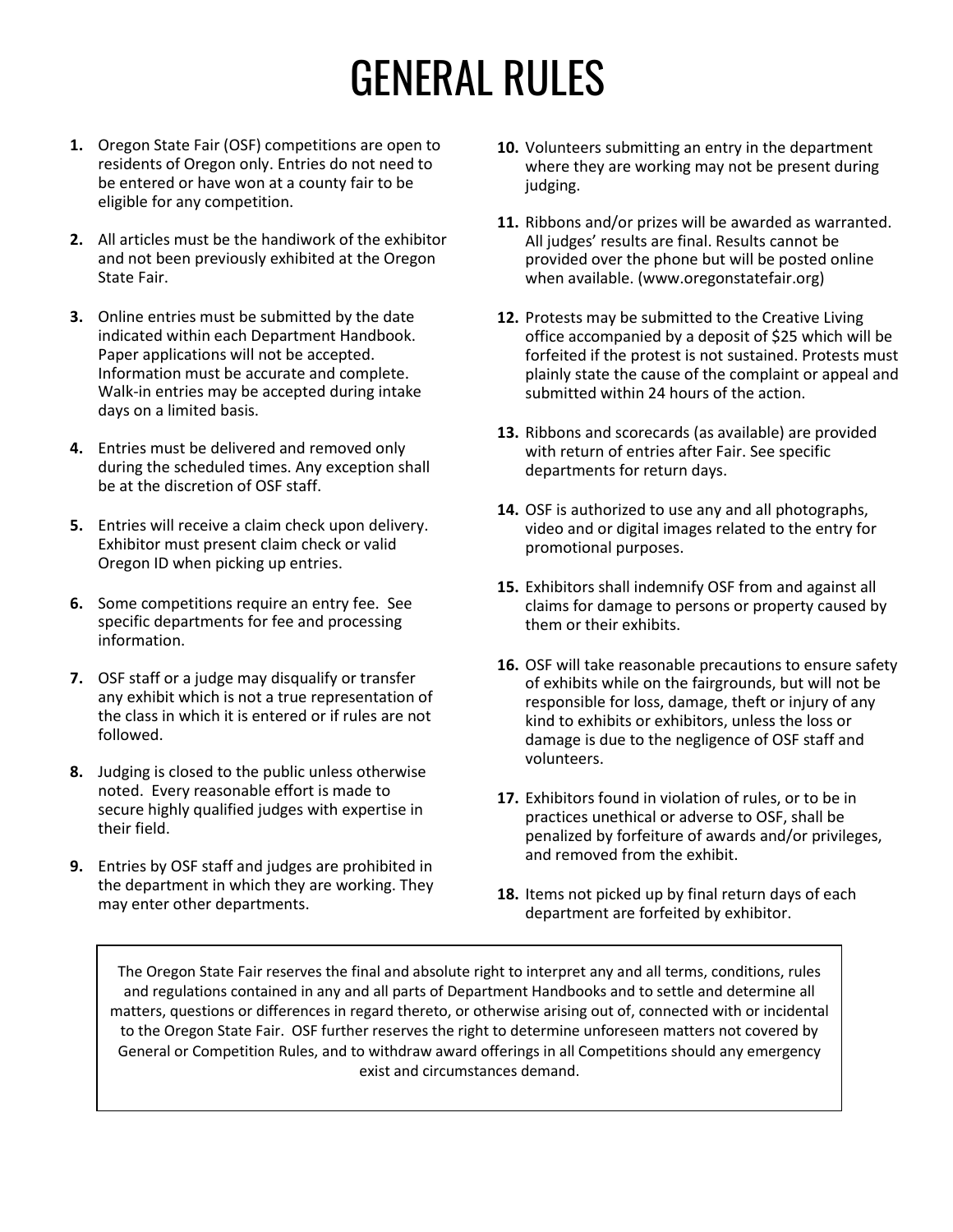# COMPETITION RULES

- 1. All General Rules Apply. Your submission indicates you have read and agree to abide by the General Rules and the Rules of this Department.
- 2. Entries must be grown by exhibitor in Oregon and should be mature but not overripe.
- 3. **Divisions 209, 219, and 229** are for **Youth only**, 17 years and younger. Youth may enter other divisions but will be competing against adults.
- 4. **Please note entry limitations listed in each Division**. Unless otherwise noted, all items are limited to two per class and one, two or three per division.
- 5. Entrants must adhere to entry limitations in each Division, but additional items may be accepted at the discretion of the Department Chair but such items will be for **Display Only.**
- 6. **Note the specific quantity required for each entry.** Amounts submitted other than indicated may result in disqualification.
- 7. **Community Garden entries (Division 204)** must be in place by 7 pm Wed., Aug. 24 and displayed in box, basket or other suitable container. Exhibits will be judged on quality and diversity of produce and visual aesthetics of the display. Produce determined to be unfit for display at any time during the Fair will be disposed of. Displays can be refreshed on Wednesday, August 31, between 7:30 and 8:30 am.
- 8. Unless otherwise noted, bring items in a disposable container.
- 9. Register online by dates indicated in the Entry and Release Schedule in this Handbook. Entries delivered to the Fair that are not pre-registered will be accepted at the discretion of the department.
- 10. To expedite the check-in process, please have your entries prepared for show before joining the line. Entries received after the close of check-in time cannot be accepted. Late entries will not be judged.
- 11. Judging will be based on quality and uniformity of size, shape and color rather than unusual size or oddity unless otherwise specified. Entries are judged on their own merit and not in competition with other entries.
- 12. Signs must not distract from the exhibits. If they are considered a distraction, they may be removed at the discretion of OSF staff.
- 13. Please include maintenance instructions for care of your exhibit, if applicable. Oregon State Fair volunteers will do their best to maintain exhibits. If products become unfit for display, they will be discarded.
- 14. All exhibits not recovered by the designated times **will be discarded**. See the Entry and Release Schedule for details.

Due to time and budget constraints this year, the following divisions are not available: Nuts, Field Grains, Grass Seed, Container- Edible Garden, and Community Supported Agriculture (CSA) We hope to see their return in 2023!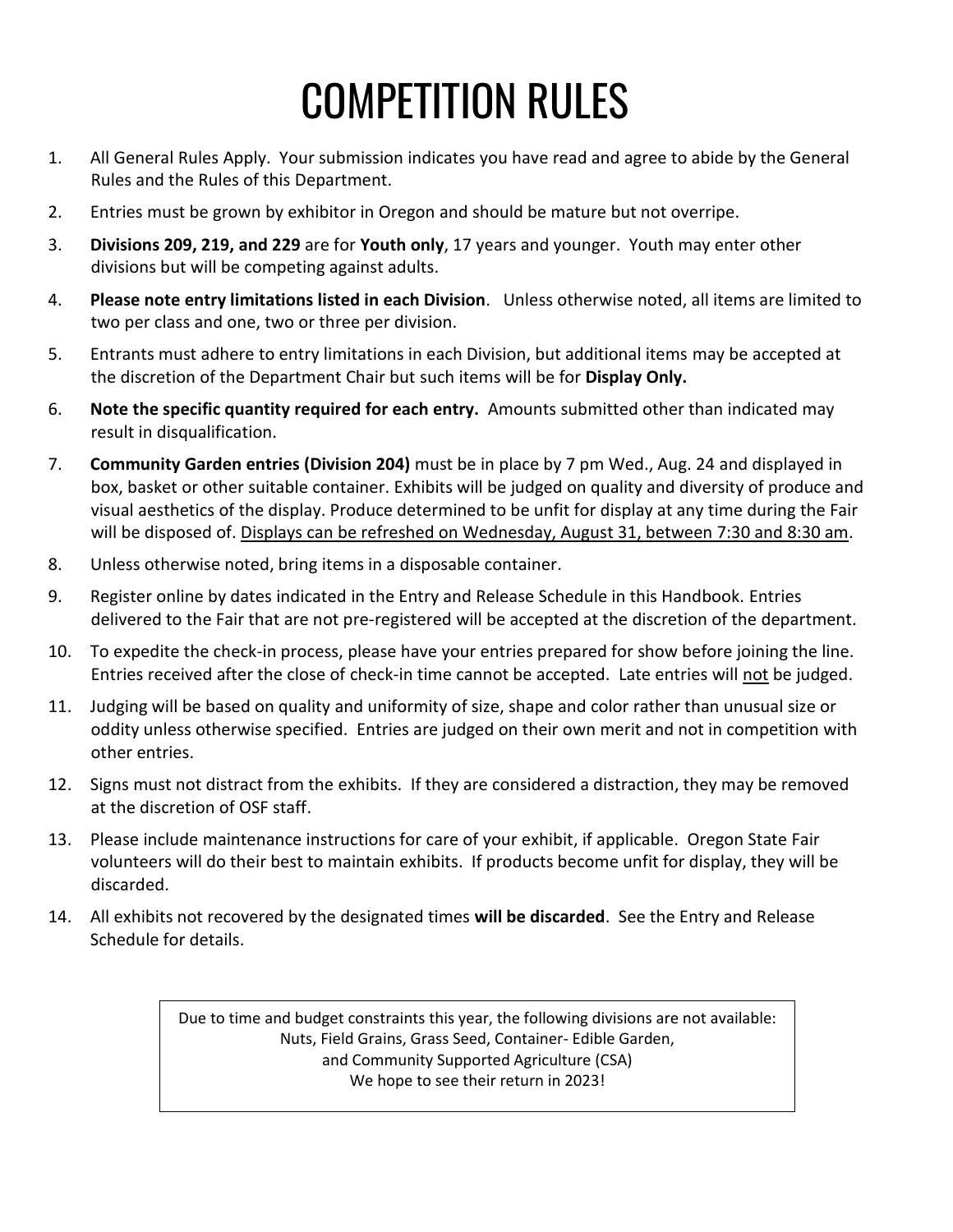# DIVISIONS

# **ALL FAIR DIVISIONS**

For online entry in All Fair Divisions, select the Division, then the Class. Items are on display for the entire Fair.

- **204 Community Garden**
- **206 Scarecrow**
- **207 Biggest Pumpkin by Weight**
- **208 Largest/Tallest Sunflower**
- **209 Youth (17 and under)**

#### **FIRST AND SECOND SHOW DIVISIONS**

#### **FIRST SHOW DIVISIONS**

- **211 Biggest Fruit or Vegetable**
- **212 Nature's Oddities**

#### **FIRST SHOW DIVISIONS**

- **213 Fruit**
- **214 Cut Herb Display**
- **215 Onions and Garlic**
- **216 Squash & Pumpkins**
- **217 Tomatoes**
- **218 Vegetables**
- **219 Youth (17 and under)**

#### **SPECIAL ALL FAIR DIVISION 230 Oregon Award**

**SECOND SHOW DIVISIONS**

- **221 Biggest Fruit or Vegetable**
- **222 Nature's Oddities**

#### **SECOND SHOW DIVISIONS**

- **223 Fruit**
- **224 Cut Herb Display**
- **225 Onions and Garlic**
- **226 Squash & Pumpkins**
- **227 Tomatoes**
- **228 Vegetables**
- **229 Youth (17 and under)**

# ALL FAIR DIVISIONS

#### **204 Community Garden** (Limit 1 per Class)

Exhibit must include at least eight different types of vegetables and/or fruits grown in a community garden. Specify name of Community Garden when doing online entry. See Competition Rule # 7.

- 2041 Seasonal Bounty 1 gardener
- 2042 Seasonal Bounty 2 or more gardeners

#### **206 Scarecrow** (Limit 1 per class)

Entries must be in place by 7:00 pm, Wednesday, August 24. Scarecrow should be the same height as an average person and fit into a 4' x 4' space.

- 2061 Scarecrow Individual
- 2062 Scarecrow Family or Group

# **207 Biggest Pumpkin by Weight**

- (Limit 1 per class) **Approximate weight required.** 2071 Pumpkin – largest, Jack-O'-Lantern Type
- 2072 Pumpkin largest, Big Max Type

### **208 Largest/Tallest Sunflower**

(Limit 1 per class) 2081 Sunflower – largest by diameter 2082 Sunflower – tallest

### **209 Youth (17 and under)**

- (Limit 1 per Class, 2 per Division)
- 2091 Container Garden
- 2092 Scarecrow
- 2093 Largest Pumpkin, by weight (approx. required)
- 2094 Sunflower largest by diameter
- 2095 Sunflower tallest
- 2099 Any Other (Specify)

### **230 Oregon Award** (Limit 1)

Enter any Farm and Garden item celebrating Oregon that will last all 11 days of the Fair, such as a scarecrow.



Celebrate Oregon! To be eligible, entries need to highlight an Oregon landmark or specialty.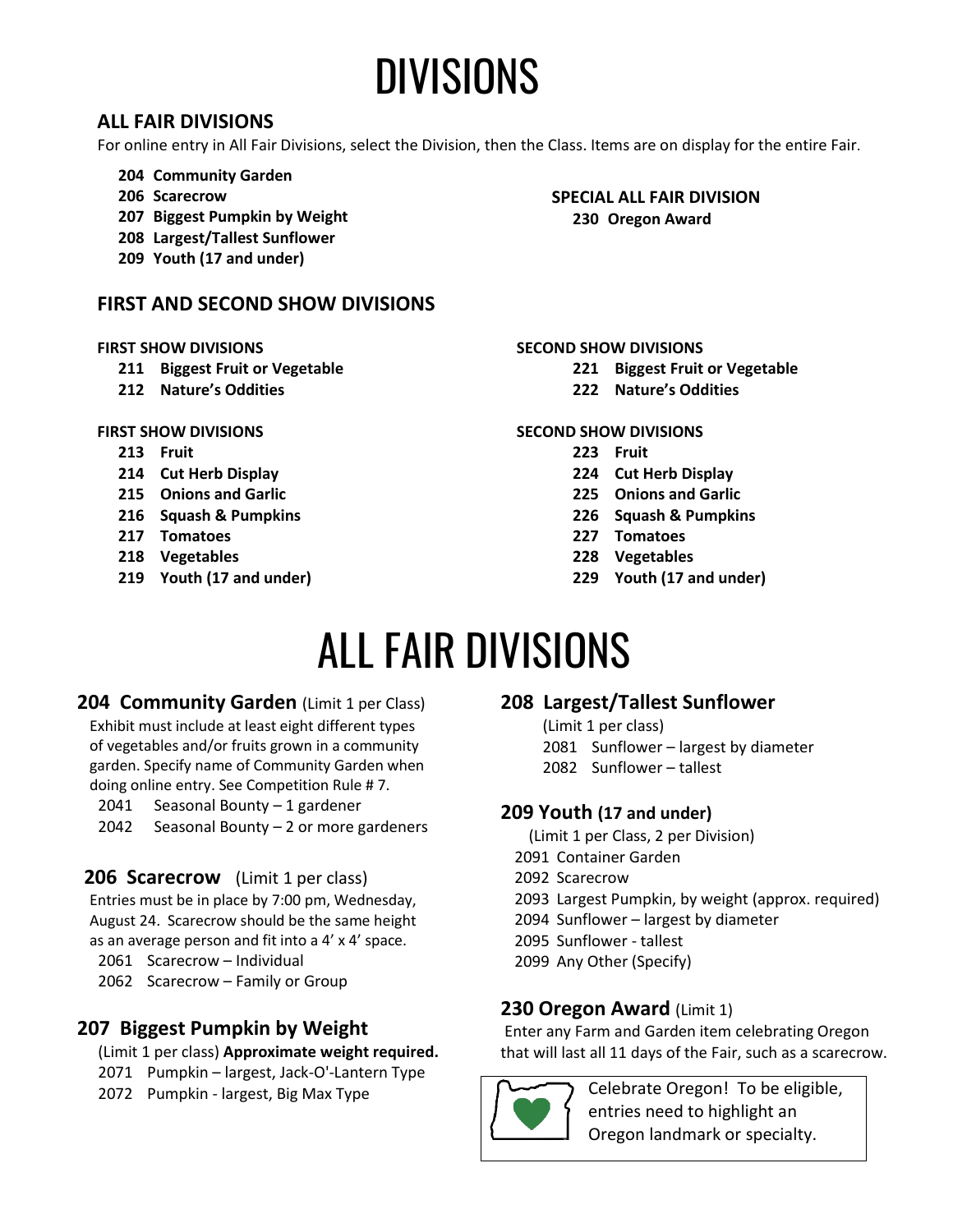# FIRST SHOW DIVISIONS & CLASSES

### **211 Biggest Fruit or Vegetable**

(Limit 1 per class, 2 per Division) **Largest by weight unless otherwise indicated.**

Bean - longest

- Beet
- Cabbage
- Corn tallest stalk
- Ear of Corn longest
- Garlic head
- Onion
- Potato
- Tomato
- Watermelon
- Winter Squash
- Zucchini
- Any Other (Specify)

# **212 Nature's Oddities**

(Limit 1 per class, 2 per Division) **Any natural produce showing an odd shape or any other quality that makes it an oddity.** 

- Curviest Vegetable
- Most Misshapen Fruit
- Oddest Fruit
- Oddest Vegetable
- Any Other (specify)

#### **213 Fruit** (note quantities required)

(Limit 1 per Class, 3 per Division)

- Apples (3)
- Blackberries (½ to 1 pint)
- Blueberries (½ to 1 pint)
- Figs (5)
- Grapes (1 pint)
- Melon, (Cantaloupe, etc.) (1)
- Melon, Watermelon (1)
- Peaches (3)
- Pears (3)
- Plums (5)
- Raspberries (1/2 to 1 pint)
- Strawberries, ever bearing (1 pint)
- Any Other (specify)

# **214 Cut Herb Display**

(Limit 1 per Class, 2 per Division) Vases will be provided by the Oregon State Fair. Personal vases are not allowed. Show in small market bunches (no less than ½" and no more than  $1''$  at base). There must be  $3 - 5$  stems. Cut herbs are judged on quality, aesthetics, health and aroma. Points are deducted for foliage below the water level.

- Basil
- Chives
- Dill
- Hops (1 ft. vine, min. 8 flowers)
- Lavender
- Lemon Balm
- Mint
- Oregano/Marjoram
- Parsley
- Rosemary
- Sage
- Tarragon
- Thyme
- Any Other (specify)

# **215 Onions and Garlic**

(Limit 1 per Class, 2 per Division)

- **Onions – 3 each; Garlic 3 bulbs**
- Elephant Garlic
- Garlic
- Green Onions
- White or Yellow Onions
- Any Other (specify)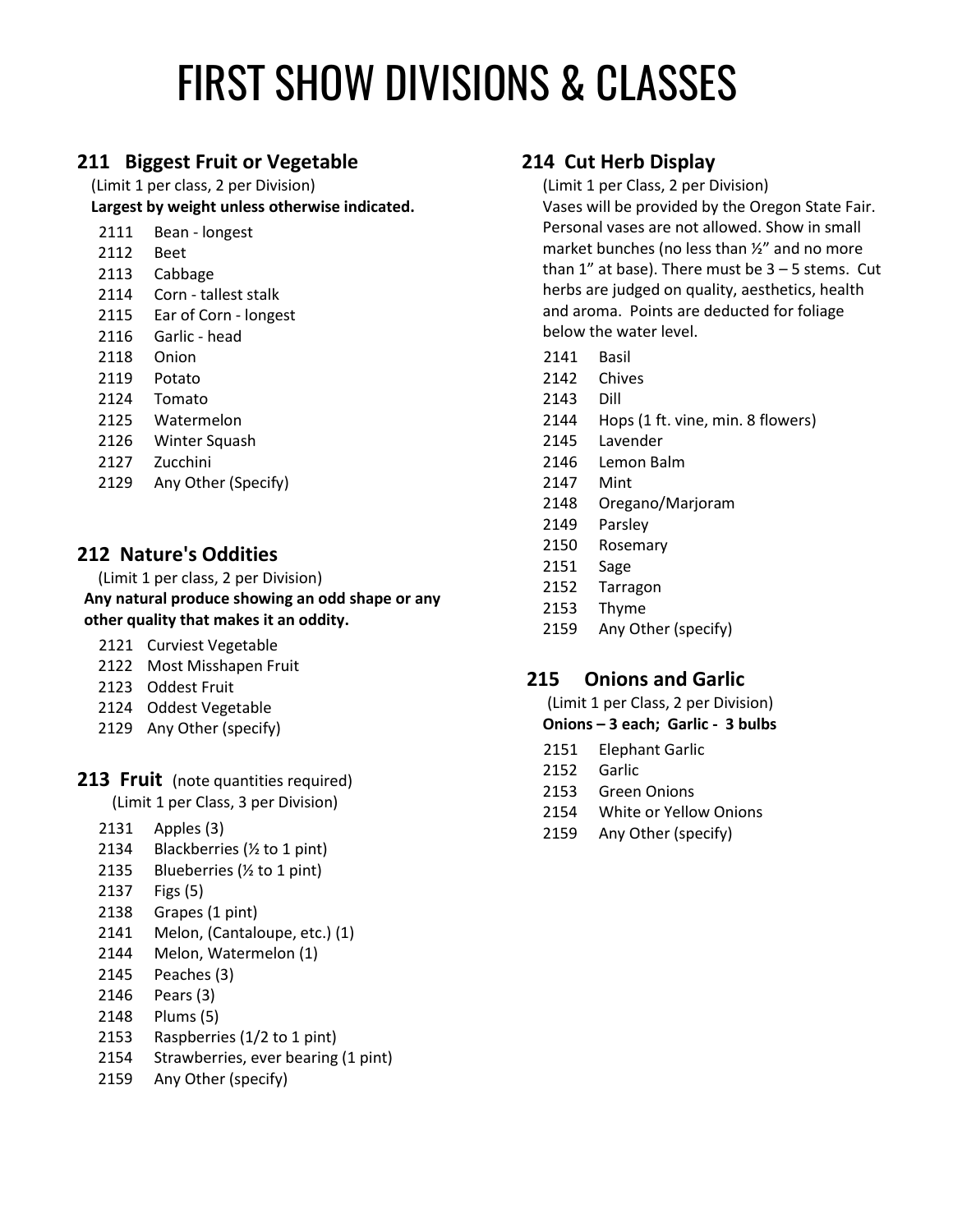### **Squash and Pumpkins- 1 each**

(Limit 1 per Class, 2 per Division)

#### **Summer Varieties**

- White/Yellow scallop
- Yellow crookneck or straight neck
- Zucchini

#### **Winter Varieties**

- Acorn type
- Buttercup
- Butternut
- Pumpkin
- Spaghetti squash
- Sweetmeats squash
- Any Other (specify)

Any zucchini over 12 inches is considered overripe and will automatically be put in competition for largest vegetable by weight.

# **217 Tomatoes**

(Limit 1 per Class, 2 per Division) **Small tomatoes – 5 each, Large – 3 each**

- Cherry tomatoes
- Pear tomatoes
- Slicing tomatoes, Heirloom
- Slicing tomatoes, Other
- Tomatillos
- Tomatoes, Roma type
- Any Other (specify)



# In this Department, ribbons may be awarded as merited for the following categories:

Best of Division 1<sup>st</sup>, 2<sup>nd</sup>, 3<sup>rd</sup> for each class

All judges' decisions are final.

### **218 Vegetables** (note quantities required)

(Limit 1 per Class, 3 per Division)

- Beans, Bush or Pole (5 pods)
- Beans, Shelling (5 pods)
- Beets (3)
- Broccoli (1 head)
- Cabbage, (1 head)
- Carrots (3)
- Chard (3 stalks)
- Corn (3 ears)
- Cucumbers, Lemon (3)
- Cucumbers, Pickling (5)
- Cucumbers, Slicing (3)
- Eggplant (1)
- Lettuce (1 head)
- Pepper, Bell (3)
- Pepper, Other sweet (3)
- Pepper, Hot, small (3)
- Pepper, Hot, long (6)
- Potatoes, Red (3)
- Potatoes, White or Yellow (3)
- Potatoes, Any other variety (3)
- 2203 Rhubarb (3 stalks)
- Rutabaga/Turnip (3)
- Sweet Potato/Yam (3)
- Spinach (1 specimen)
- Any Other (specify)

# **Youth (17 and under)**

(Limit 1 per Class, 2 per Division) **Specific classes indicate quantity suggestions.** 

- Beans 5 pods
- Biggest Fruit (1) specify
- Biggest Vegetable (1) specify
- Cucumbers 3 specimens
- Oddest Fruit (1)
- Oddest Vegetable (1)
- Pumpkin any variety (1)
- Summer Squash (1)
- Tomatoes Small (5)
- Tomatoes Large (3)
- Winter Squash (1)
- Any Other (Specify)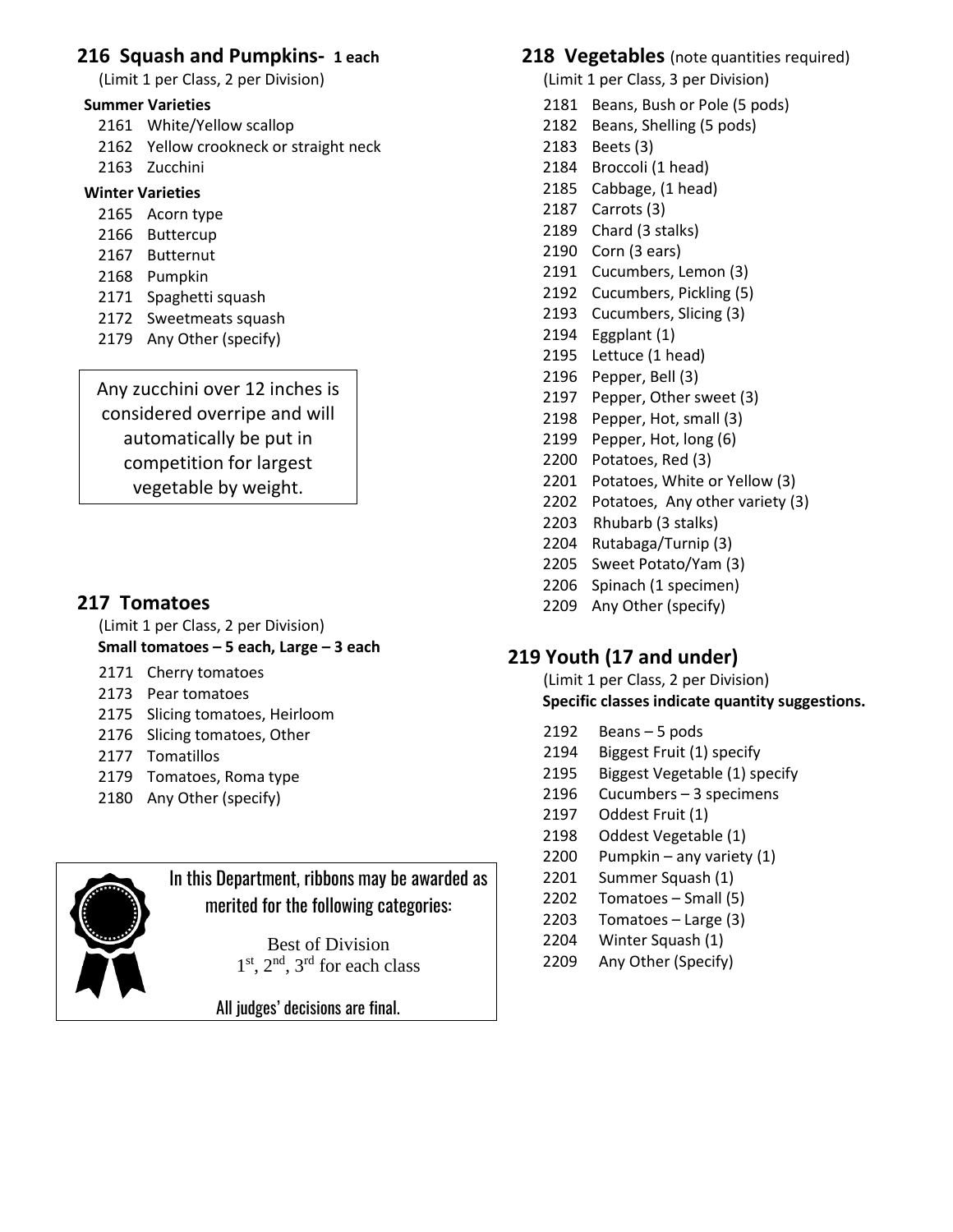# SECOND SHOW DIVISIONS & CLASSES

# **221 Biggest Fruit or Vegetable**

(Limit 1 per class, 2 per Division) **Largest by weight unless otherwise indicated.**

- Bean longest
- Beet
- Cabbage
- Corn tallest stalk
- Ear of Corn longest
- Garlic head
- Onion
- Potato
- Tomato
- Watermelon
- Winter Squash
- Zucchini
- Any Other (Specify)

### **222 Nature's Oddities**

(Limit 1 per class, 2 per Division)

**Any natural produce showing an odd shape or any other quality that makes it an oddity.** 

- Curviest Vegetable
- Most Misshapen Fruit
- Oddest Fruit
- Oddest Vegetable
- Any Other (specify)

#### **223 Fruit** (note quantities required)

(Limit 1 per Class, 3 per Division)

- Apples (3)
- Blackberries (½ to 1 pint)
- Blueberries (½ to 1 pint)
- Figs (5)
- Grapes, (1 pint)
- Melon (Cantaloupe etc.) (1)
- Melon, Watermelon (1)
- Peaches (3)
- Pears (3)
- Plums (5)
- Raspberries (1/2 to 1 pint)
- Strawberries, ever bearing (1 pint)
- Any Other (specify)

### **224 Cut Herb Display**

(Limit 1 per Class, 2 per Division) Vases will be provided by the Oregon State Fair. Personal vases are not allowed. Show in small market bunches (no less than ½" and no more than  $1''$  at base). There must be  $3 - 5$  stems. Cut herbs are judged on quality, aesthetics, health and aroma. Points are deducted for foliage below the water level.

- Basil
- Chives
- Dill
- Hops (1-foot vine, min. 8 flowers)
- Lavender
- Lemon Balm
- Mint
- Oregano/Marjoram
- Parsley
- Rosemary
- Sage
- Tarragon
- Thyme
- Any Other (specify)

### **225 Onions and Garlic**

(Limit 1 per Class, 2 per Division)

#### **Onions – 3 each; Garlic - 3 bulbs**

- Elephant Garlic
- Garlic
- Green Onions
- White or Yellow Onions
- Any Other (specify)

#### **226 Squash and Pumpkins- 2 each**

(Limit 1 per Class, 2 per Division)

#### **Summer Varieties**

- White/Yellow scallop
- Yellow crookneck or straight neck
- Zucchini

#### **Winter Varieties**

- Acorn type
- Buttercup
- Butternut
- Pumpkin
- Spaghetti squash
- Sweetmeats squash
- Any Other (specify)